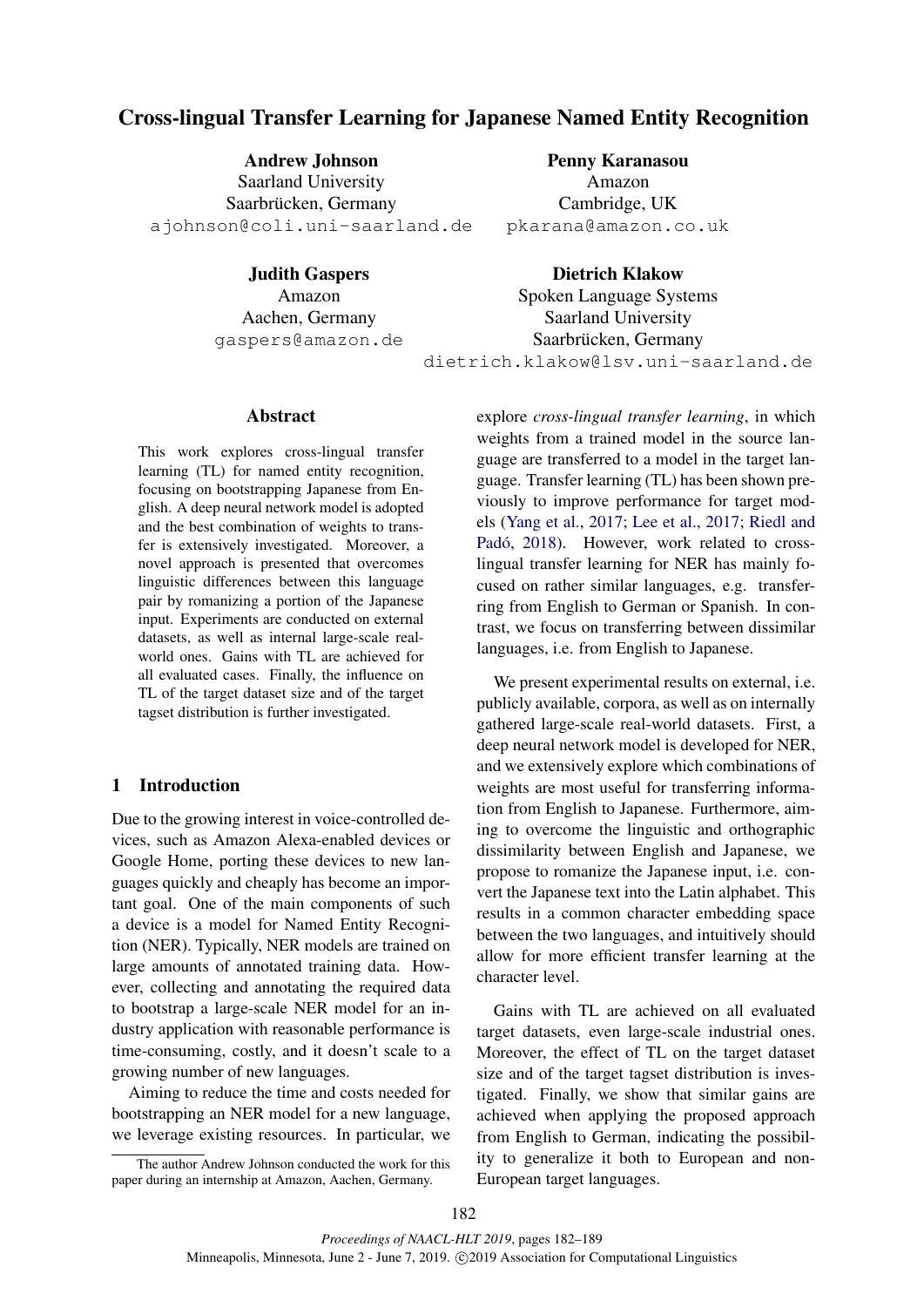#### 2 NER model

The growth in neural approaches spurred a push towards "NLP from scratch", that is, without engineering task- or language-specific features by hand [\(Collobert et al.,](#page-6-1) [2011\)](#page-6-1). Currently, mainly recurrent and/or convolutional neural networks are applied. In [Chiu and Nichols](#page-6-2) [\(2015\)](#page-6-2), the authors combined a Bi-LSTM to learn long-distance relationships with a CNN to generate character-level representations. A Bi-LSTM-CNN-CRF showed state-of-the-art performance on NER [\(Ma and](#page-6-3) [Hovy,](#page-6-3) [2016\)](#page-6-3). CNNs have been shown to be less useful for languages like Japanese, in which average NEs are quite short at around two characters on average [\(Misawa et al.,](#page-6-4) [2017\)](#page-6-4). Bi-LSTM-CRF models without any CNN layer have also performed well on NER [\(Huang et al.,](#page-6-5) [2015;](#page-6-5) [Lample](#page-6-6) [et al.,](#page-6-6) [2016\)](#page-6-6). Using this architecture with a novel type of embeddings termed "contextual string embeddings" has recently led to state-of-the-art results [\(Akbik et al.,](#page-6-7) [2018\)](#page-6-7).

For our baseline NER system we use a Bi-LSTM architecture that takes word and character embeddings as input. The same architecture is used both for the source and the target languages to allow for transfer of weights when the crosslingual TL is applied. This architecture largely resembles the model in [Lample et al.](#page-6-6) [\(2016\)](#page-6-6), except for the final CRF layer. For every token, word and character embeddings are generated. The latter are passed through a character Bi-LSTM, the output of which is concatenated with the word embeddings. This combined representation is then passed into the word Bi-LSTM, followed by a dense layer and a final softmax layer. An example for English is presented in Figure [1.](#page-1-0) Note that the character level inputs in this figure are unigrams, but in practice we use bigrams, i.e. "Ye" and "es" for "Yes".

Although including a CRF as the final layer tends to raise scores overall [\(Reimers and](#page-6-8) [Gurevych,](#page-6-8) [2017;](#page-6-8) [Huang et al.,](#page-6-5) [2015\)](#page-6-5), others have demonstrated that transferring CRF weights does not contribute to meaningful gain in the context of TL [\(Lee et al.,](#page-6-0) [2017\)](#page-6-0). In this work, a CRF layer is not included in the baseline. In another recent work, monolingual Japanese models have used "character-based models", with labels assigned to each individual character [\(Misawa et al.,](#page-6-4) [2017\)](#page-6-4). We do not employ this approach since our source model in English is not character-based.

<span id="page-1-0"></span>

Figure 1: NER model: an English example

#### 3 Transfer Learning

Cross-lingual TL is applied to transfer knowledge from the source to the target language. Working with neural network-based models, this is achieved by initializing some layers of the target network using the weights of the source network, which is assumed to be already trained using a (large) available annotated training corpus.

#### 3.1 Related work

One of the first works on cross-lingual TL for NER that did not rely on parallel corpora used a CRF and included hand-crafted features [\(Zirikly](#page-7-2) [and Hagiwara,](#page-7-2) [2015\)](#page-7-2). Currently, most work on TL is done with neural models. Because neural models often consist of multiple layers, one important design decision is which layers to transfer from source to target. Much related work involves only transferring a single layer or specific combination of layers. In [Lee et al.](#page-6-0) [\(2017\)](#page-6-0) the authors present more thorough results combining lower and higher layers, without transferring intermediate layers though. In [Yang et al.](#page-7-0) [\(2017\)](#page-7-0) it is suggested to transfer only the character embeddings and the character RNN weights between languages. The reason for this is likely that many languages written in the Latin alphabet have a large charset overlap, but far less vocabulary overlap.

Another question of interest concerns the pair of languages between which TL can be achieved. Past work has shown transferring to a related language to help more than to an unrelated one for NER, POS tagging, and NMT [\(Zirikly and Hagi](#page-7-2)[wara,](#page-7-2) [2015;](#page-7-2) [Kim et al.,](#page-6-9) [2017;](#page-6-9) [Dabre et al.,](#page-6-10) [2017\)](#page-6-10). In [Yang et al.](#page-7-0) [\(2017\)](#page-7-0) it is mentioned that without additional resources, it is "very difficult for transfer learning between languages with disparate alphabets". This background suggests TL from En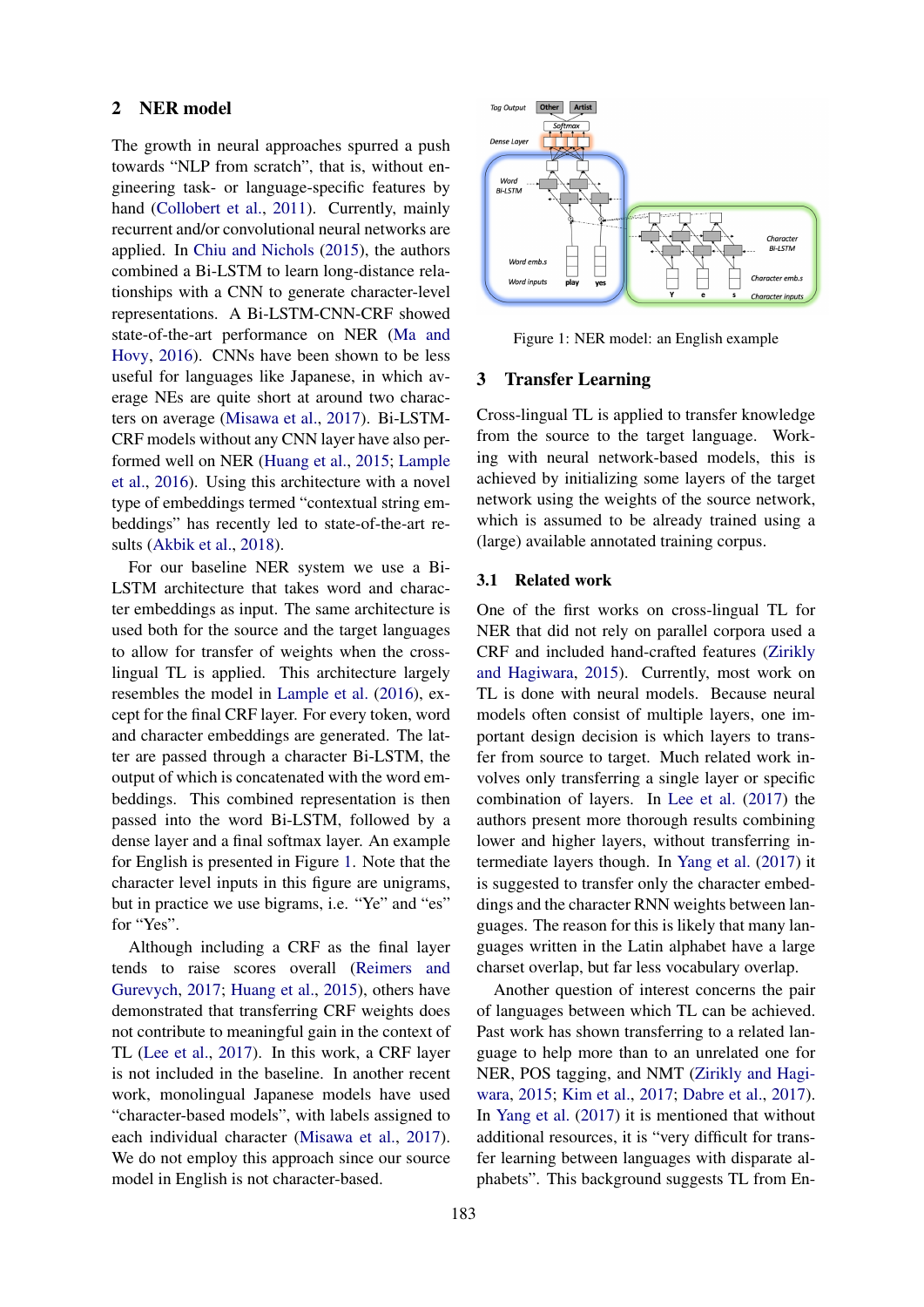glish to Japanese to be non-trivial.

Finally, another consideration with TL is the size of the target dataset. For one NER task, TL gains were shown to decrease to nearly zero as the size of the target training data increased to around 50k tokens [\(Lee et al.,](#page-6-0) [2017\)](#page-6-0). Similarly, for domain adaptation, a "phase transition" was observed in the amount of used target data, such that using source data was not effective when the target model was trained on 3.13k or more target instances [\(Ben-David et al.,](#page-6-11) [2010\)](#page-6-11).

## <span id="page-2-1"></span>3.2 Specificities of Japanese language

Transferring between English and Japanese is more challenging and less explored than transferring between languages with the same alphabet. Japanese is written using an unsegmented mixture of two syllabaries as well as thousands of Chinese characters, which encode semantic information.

A process that we explore in this work to overcome the orthographic dissimilarity is the "romanization" of Japanese text, i.e. the process of transcribing Japanese text into the Latin alphabet. However, when applying romanization we lose the disambiguating effect that characters have. In fact, due to its small phonemic inventory, Japanese contains many homophones. Consider the homophone pairs in Table [1,](#page-2-0) actual examples taken from our external Japanese dataset. In their original written forms, there is no ambiguity, as there are different characters representing each meaning. This information, which is crucial here to determining which is the NE, is lost after romanization. Empirical results for sentiment classification have confirmed that romanizing Japanese text hurts performance for a monolingual model [\(Zhang and LeCun,](#page-7-3) [2017\)](#page-7-3).

<span id="page-2-0"></span>

| 押収       | 欧州             | 加盟 | 亀井                               |
|----------|----------------|----|----------------------------------|
| oushuu   | oushuu   kamei |    | kamei                            |
| to seize |                |    | Europe   to join Kamei [surname] |

Table 1: Japanese Homophones

## <span id="page-2-3"></span>3.3 Proposed model

Since we explore transferring weights from a source network, an important design decision is which layers to transfer. Addressing this question, we evaluate different combinations of layers to find the best one for our task. We group our weights together as shown in Figure [1](#page-1-0) (grouped layers in boxes): character embeddings and character Bi-LSTM weights form the

"character weights", word embeddings and word Bi-LSTM weights form the "word weights", and dense layer weights form the "dense weights". All possible combinations of these three groups are explored. To account for the incomplete overlap when transferring embeddings, we only update the vectors that correspond to char n-grams or words observed in both the source and target training data. This is a limitation that could be overcome if multi-lingual embeddings were used which we leave for future work.

For transferring to a target language with a different writing system than the source one we propose the *Mixed Orthographic Model* (MOM). Specifically, the character layer inputs are romanized while the word layer inputs are kept in their original Japanese text. This allows for transfer of character information from a source to a target language with originally different writing systems by creating a common and overlapping character embedding space. At the same time, keeping the original Japanese text in the word level allows us to keep the capacity to disambiguate homophones, which is lost via the romanizing process as explained in the previous section (Section [3.2\)](#page-2-1).

Here is an example of the MOM for the utterance "play jazz":

| Raw utterance | "ジャズを流して"                                                     |
|---------------|---------------------------------------------------------------|
| Word input    | │ ["ジャズ", "を", "流して"]                                         |
|               | Character input $ $ ["jazu", "wo", "nagashite"] $\frac{1}{1}$ |

## 4 Experimental setup

In this section, the datasets as well as the details of the developed NER model are presented.

## 4.1 Datasets

For our experiments we make use of datasets in three languages. First, an English dataset is used to train the source NER model. Then, a target language dataset, which is smaller in size than the source dataset, is used to build a target NER model. This serves as the target baseline. The weights transferred from the source model are used to initialize this target model, which is then trained with the available target data, resulting in a new target model. As mentioned before, the focus of this paper is TL between dissimilar languages, and thus the main experiments use a Japanese dataset as the target corpus. However, for the sake

<span id="page-2-2"></span><sup>&</sup>lt;sup>1</sup>Shown prior to conversion into character n-grams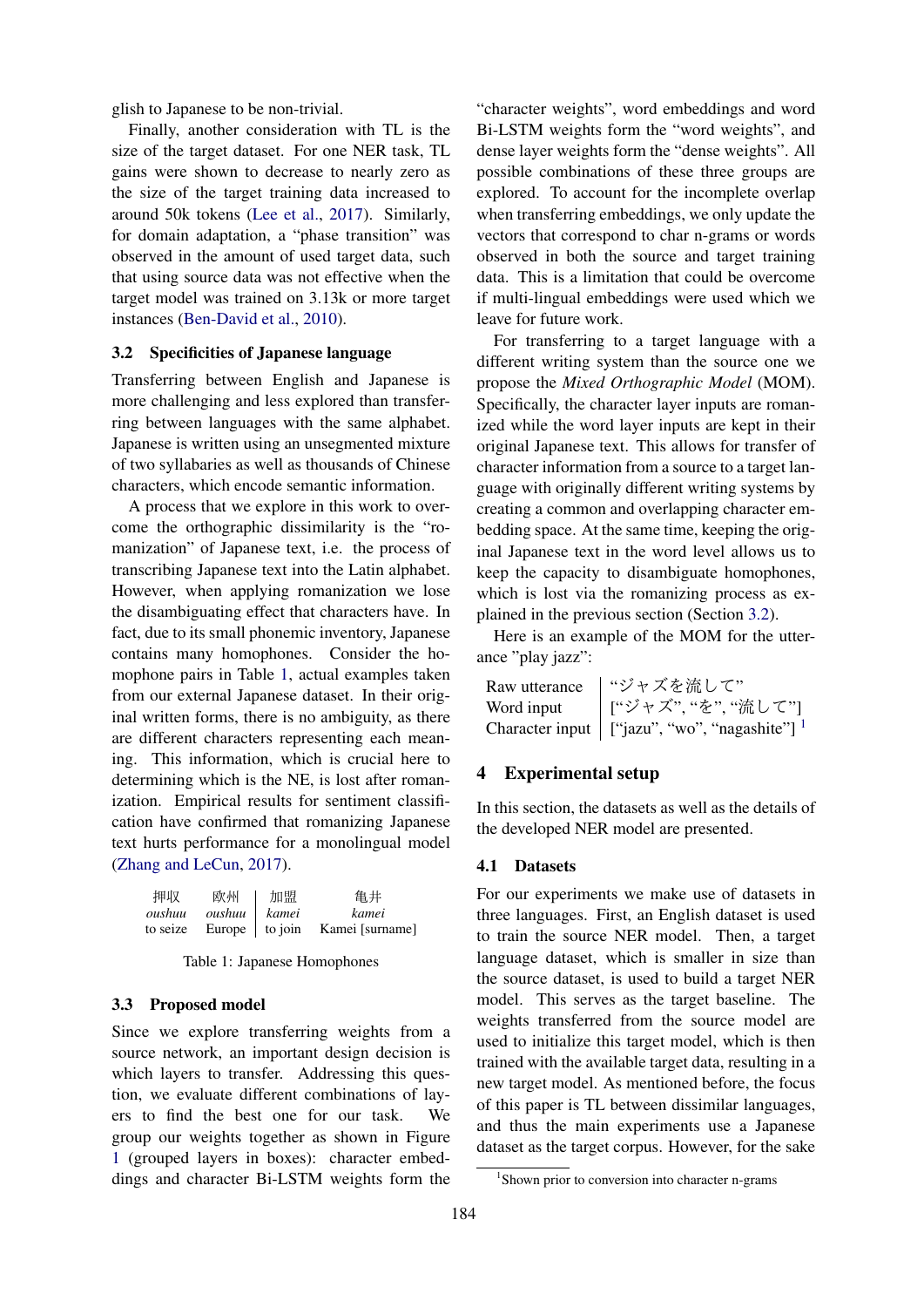<span id="page-3-1"></span>

| Language | <b>Dataset</b>  | <b>Train</b> | Test  | Dev   |
|----------|-----------------|--------------|-------|-------|
| ΕN       | $ConLL$ 2003    | 14.987       | 3.684 | 3.466 |
| JΡ       | <b>BCCWJ</b>    | 3.600        | 325   | 324   |
|          | <b>CRF-KNBC</b> | 2,940        | 980   | 979   |

Table 2: Number of utterances per external dataset

of comparison, we also conducted some experiments using a German target dataset, thus transferring between more similar languages, i.e. both belonging to the indo-European family, and evaluating the generalization power of the adopted approach.

We evaluate our approach both on external and internal datasets. External datasets are composed of company data and are mainly used for comparing our monolingual models to the state-of-the-art, while internal datasets are composed of publicly available data and are used to explore potential data reductions in a real-world large-scale industry setting.

Segmentation and romanization of Japanese text are performed with the open source Japanese text analyzer MeCab<sup>[2](#page-3-0)</sup>.

## 4.1.1 External data

As external English data, we use the English CoNLL 2003 NER dataset [\(Tjong Kim Sang and](#page-7-4) [De Meulder,](#page-7-4) [2003\)](#page-7-4) which contains four named entity (NE) categories.

We make use of three external datasets for Japanese NER. The first one is the Balanced Corpus of Contemporary Written Japanese (BCCWJ) [\(Iwakura et al.,](#page-6-12) [2016\)](#page-6-12), containing a variety of writing types, such as blogs and magazine articles. In addition, we created a dataset by combining two small Japanese datasets annotated with NEs: i) a small dataset included in the CRF++ tool, and ii) the Kyoto University and NTT Blog Corpus (KNBC) with data from blogs on topics such as tourism, sports, and technology. We are referring to this dataset as "CRF-KNBC".

Most Japanese NER datasets use IREX tags. Similar to CoNLL 2003, IREX 1999 was a shared task for NER and contains eight tags, three of which are the same as in CoNLL. The remaining tags can be viewed as an expansion of ConLL's fourth category, and hence can be grouped together to have the same tagset as CoNLL. We do this to facilitate TL from English.

See Table [2](#page-3-1) for details on the external datasets.

<span id="page-3-2"></span>

| Language | <b>Dataset</b> | <b>Train</b> | <b>Test</b> | Dev    |
|----------|----------------|--------------|-------------|--------|
| EN       | Large          | 5M           | 200k        | 200k   |
| JP       | Large          | 1M           | 255k        | 255k   |
|          | Medium         | 381k         | 47k         | 47k    |
|          | Small          | 49.3k        | 6.2k        | 6.2k   |
| DE       | Large          | 1M           | 143.6k      | 143.6k |
|          | Medium         | 99.4k        | 12.4k       | 12.4k  |

Table 3: Number of utterances per internal dataset

## 4.1.2 Internal data

We are mainly interested in exploring TL and the resulting potential data reduction in a large-scale industry setting with different amounts of target data being available, as target data amounts typically increase over time due to continuous data collection. Internal datasets comprise utterances which are representative of user requests to voicecontrolled devices and are annotated with NEs. To explore the benefit of TL during different stages of system development, i.e. with availability of different data sources, we include different datasets in our experiments which we distinguish by their size. In particular, we shall refer to any dataset containing over one million utterances as "Large", anything with fewer than one million but more than one hundred thousand as "Medium", and anything with fewer than one hundred thousand utterances as "Small". Note the difference in scale from the external data, the largest of which would still be well below the threshold defined here as small. Following this convention, we have the internal datasets presented in Table [3.](#page-3-2) None of the smaller datasets are subsets of the larger ones; each is an entirely separate dataset. However, each dataset includes the same kind of data and largely shares the same tagset.

Another major difference from the external datasets is the size of the tagset. Internal data, including both source and target, use over two hundred distinct tags, which are not evenly distributed. In fact, Figure [2](#page-4-0) (in log-log scale) shows a very long tail, with the most frequently observed tags belonging to a very small subset of all possible tags. This characteristic makes the internal data a challenging case.

## <span id="page-3-3"></span>4.2 Model setup

For optimizing our NER models we used Adam [\(Kingma and Ba,](#page-6-13) [2014\)](#page-6-13) over cross entropy loss. To avoid overfitting, a dropout layer was used before the Word Bi-LSTM. We lowercase all wordlevel input. However, since capitalization is a

<span id="page-3-0"></span><sup>2</sup> http://taku910.github.io/mecab/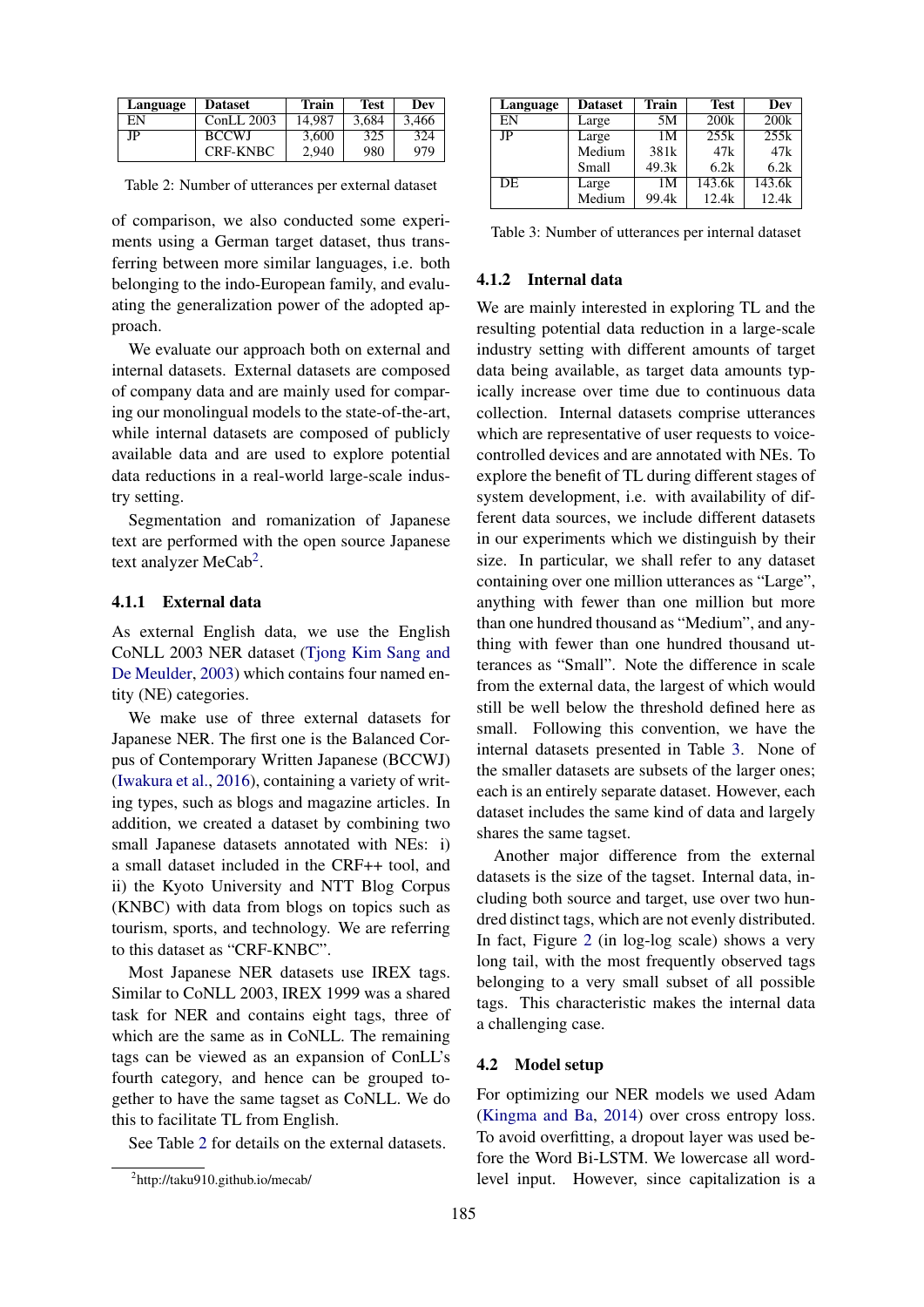<span id="page-4-0"></span>

Figure 2: Tag distribution-EN internal training data in log-log scale

feature that strongly predisposes a word to be an NE, we did not lowercase the character-level input. No pre-trained word embeddings were used with internal datasets, while external datasets used Polyglot word embeddings [\(Al-Rfou et al.,](#page-6-14) [2013\)](#page-6-14). The word embedding dimensionality was 50, except where Polyglot pre-trained embeddings were used, in which case it was 64. The word LSTM size was set to 300. Character embeddings were 50-dimensional and character bigrams were used. The character LSTM was of size 100 for external datasets and 30 for internal ones. Dropout was set to 0.5. We used the evaluation script from the CoNLL shared task to compute F1 score.

During the parameter tuning phase, development set performance stabilized after 10 epochs for external models and 20 epochs for internal models. Therefore, we conduct experiments on the test set by training for these respective number of epochs. The scores reported for each model reflect the highest F1 value among all epochs.

## 5 Results

#### 5.1 Layer combinations for TL

We first investigate which layer combination yields best results when being transferred. The layer groups defined in Section [3.3](#page-2-3) are combined and experiments are conducted on the two external JP datasets as well as on a subset of the JP "Medium" internal one. The results are presented in Table [4](#page-4-1) as absolute gains against the baseline without TL. Approximate randomization is used for each experiment [\(Noreen,](#page-6-15) [1989;](#page-6-15) [Yeh,](#page-7-5) [2000\)](#page-7-5), and all TL gains were found to be significant to p<0.001. The results reported are the average of running experiments five times with different random seeds. In all experiments, the system configuration detailed in Section [4.2](#page-3-3) is followed and the

<span id="page-4-1"></span>

| <b>Lavers</b>      | Corpora      |                 |            |  |
|--------------------|--------------|-----------------|------------|--|
| <b>Transferred</b> | <b>BCCWJ</b> | <b>CRF-KNBC</b> | $Med.-10k$ |  |
| No TL              | 65.50        | 50.48           | 81.64      |  |
| Char               | $+0.34$      | $-2.63$         | $-1.62$    |  |
| Word               | $+1.50$      | $+0.86$         | $+1.14$    |  |
| Dense              | $-1.54$      | $+2.86$         | $+3.77$    |  |
| Char+Word          | $-0.09$      | $+1.33$         | $-0.39$    |  |
| Word+Dense         | $+0.63$      | $+4.69$         | $+1.95$    |  |
| Char+Dense         | $+3.86$      | $+3.74$         | $+3.72$    |  |
| Char+Word          | $+2.35$      | $+3.92$         | $-0.02$    |  |
| $+Dense$           |              |                 |            |  |

Table 4: Absolute gains on JP datasets by transferring different layer combinations

MOM (see Section [3.3\)](#page-2-3) is applied.

The best performing combination (in bold) varies between datasets. However, the "Char+Dense" combination seems to be the most reliable one, providing consistent and significant TL gains over all three evaluated corpora. This combination is different than what was previously reported in litterature [\(Yang et al.,](#page-7-0) [2017\)](#page-7-0), where it was suggested that transferring character level weights suffices. This might be because of the specific nature of our task on transferring weights between languages with dissimilar alphabets. In our case transferring word weights actually performs better than transferring character weights (compare rows "Word" and "Char"). In addition, combining the weights at word or character levels with the next dense layer weights improves further the results (rows "Word+Dense" and "Char+Dense") indicating that this dense layer still captures some language-independent information.

Due to these results, we use the "Char+Dense" combination in the following experiments.

#### 5.2 Effect of romanization of Japanese on TL

The effect of romanization of Japanese is evaluated on one external ("BCCWJ") and a subset of an internal ("Med.-10k") JP dataset. Results are presented in Table [5](#page-5-0) with and without romanization before and after TL, and consistent gains are shown when MOM is used with TL. In addition, there are significant gains when used without TL in the case of the internal dataset ("Med.- 10k"). To the best of our knowledge, this is the first work introducing the MOM and comparing these approaches for Japanese in the context of TL. Since this model gives consistently improved results with TL, all the remaining results on Japanese data will employ this approach.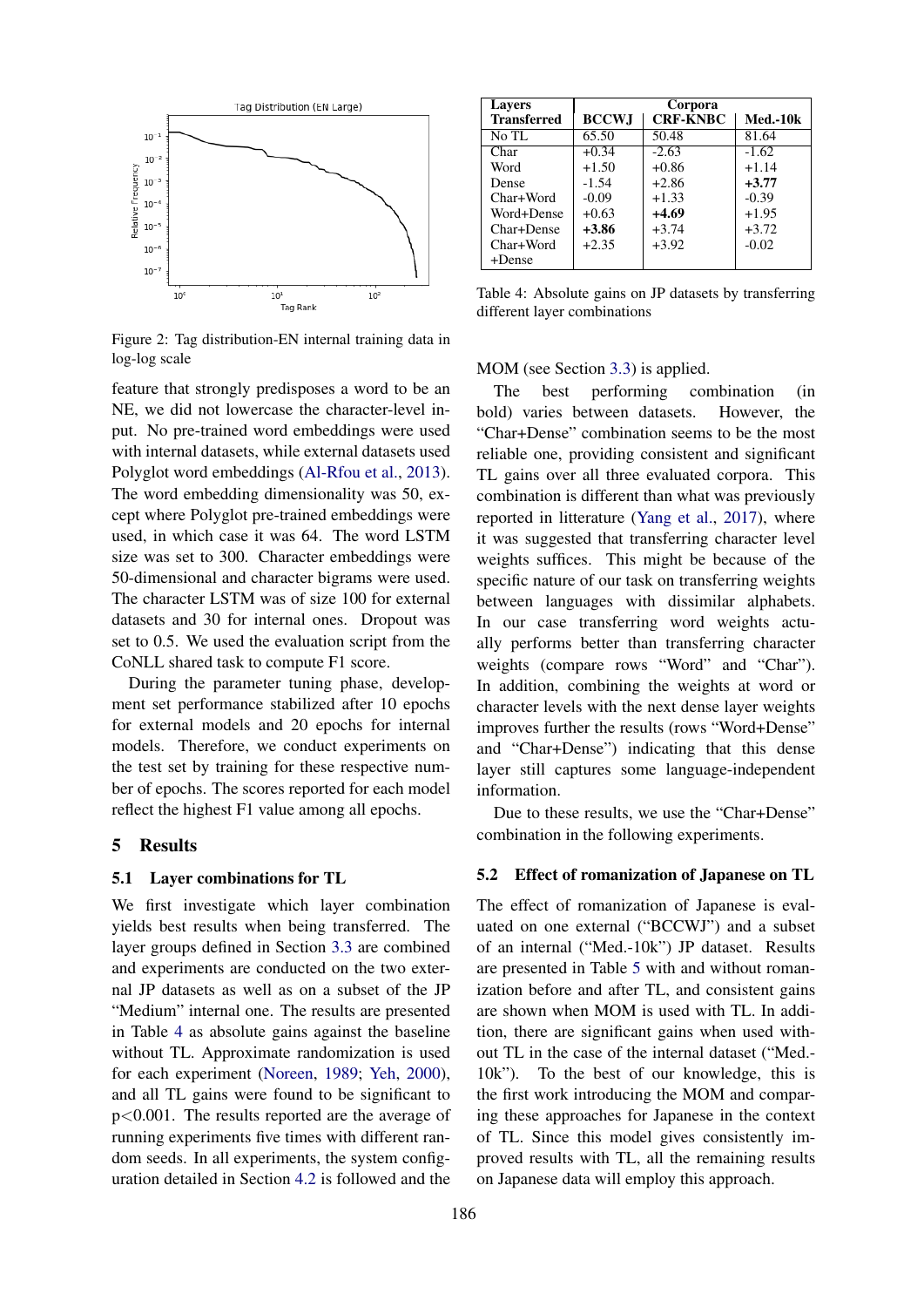<span id="page-5-0"></span>

| <b>Dataset</b> |         | No roman. | <b>MOM</b> |
|----------------|---------|-----------|------------|
| <b>BCCWJ</b>   | No TL   | 67.31     | 65.50      |
|                | With TL | 69.08     | 69.36      |
| Med.- $10k$    | No TL   | 80.65     | 81.64      |
|                | With TL | 84.12     | 85.36      |

<span id="page-5-1"></span>Table 5: Romanization of Japanese - Effect on TL

| <b>Dataset</b>  | No TL | With TL | Rel. gain |
|-----------------|-------|---------|-----------|
| <b>BCCWJ</b>    | 65.50 | 69.36   | $+5.89$   |
| <b>CRF-KNBC</b> | 50.48 | 54.22   | $+7.41$   |
| Small           | 83.15 | 84.85   | $+2.04$   |
| Medium          | 91.64 | 92.20   | $+0.61$   |
| Large           | 91.66 | 92.21   | $+0.60$   |
| DE Medium       | 87.82 | 88.86   | $+1.18$   |
| DE Large        | 89.24 | 89.63   | $+0.44$   |

Table 6: Results with TL over full JP and DE datasets

#### 5.3 TL on external and internal datasets

Applying the best configuration established previously, i.e. transfer "Char+Dense" layers and use of MOM, the results before and after TL on the full JP datasets are presented in Table [6.](#page-5-1) Gains with TL are achieved in all evaluated datasets. Moreover, with MOM and TL, we achieve stateof-the-art NER results on BCCWJ, outperforming [Ichihara et al.](#page-6-16) [\(2015\)](#page-6-16) (reported F1 score 67.68% vs. ours 69.36%). In addition, important relative gains are achieved by TL in the small external datasets, making our method particularly suited for bootstrapping a new language with very limited available annotated data. Another interesting outcome is that we still see gains in the large internal datasets (i.e. up to 1M training utterances in the internal "Large" set). This will be investigated further in the next section (Section [5.4\)](#page-5-2).

Results on DE internal datasets are presented for sake of comparison and show the same trends as JP internal datasets, thus revealing the generalization of our approach for cross-lingual TL both to European and non-European target languages.

#### <span id="page-5-2"></span>5.4 Effect of target dataset size on TL

To further investigate how the size of the target datasets influences the performance of TL, we conducted experiments on different sizes of the internal data. This was done by training on subsets of the original "Large" JP internal training set, with sizes varying from 10k to 1M utterances. Note that the source English training data is still used in full each time. The results are presented in Figure [3.](#page-5-3) As expected, larger gains are observed for smaller splits. However, TL still produces statistically significant gains for all split sizes. Note

<span id="page-5-3"></span>

Figure 3: Applying TL on varying target training size

also that training, for example, on 500k utterances with TL is better than training on 1M utterances without TL, indicating the possibility of reducing data requirements with TL even in large-scale industrial systems.

A further analysis of the results on the internal datasets showed that the frequency of a tag class in the target training data correlated the most with TL gain. This is visualized in Figure [4](#page-5-4) for a subset of the JP "Small" dataset. An arrow is used for each tag class with the tail of the arrow indicating the F1 score without TL and the point indicating the F1 score of that same class with TL. Thus, classes with gains point upward (blue arrows), while those that performed worse point downwards (red arrows). Classes that showed no change are indicated as circles. These mostly cluster along the bottom as classes that have an F1 score of zero before and after TL. The tags are arranged along the x axis based on their frequency in the target training dataset.

<span id="page-5-4"></span>![](_page_5_Figure_13.jpeg)

Figure 4: Gains by tag

This figure indicates that frequent tags (rightmost part of the figure) gain less by TL, probably because they already perform well. Tag classes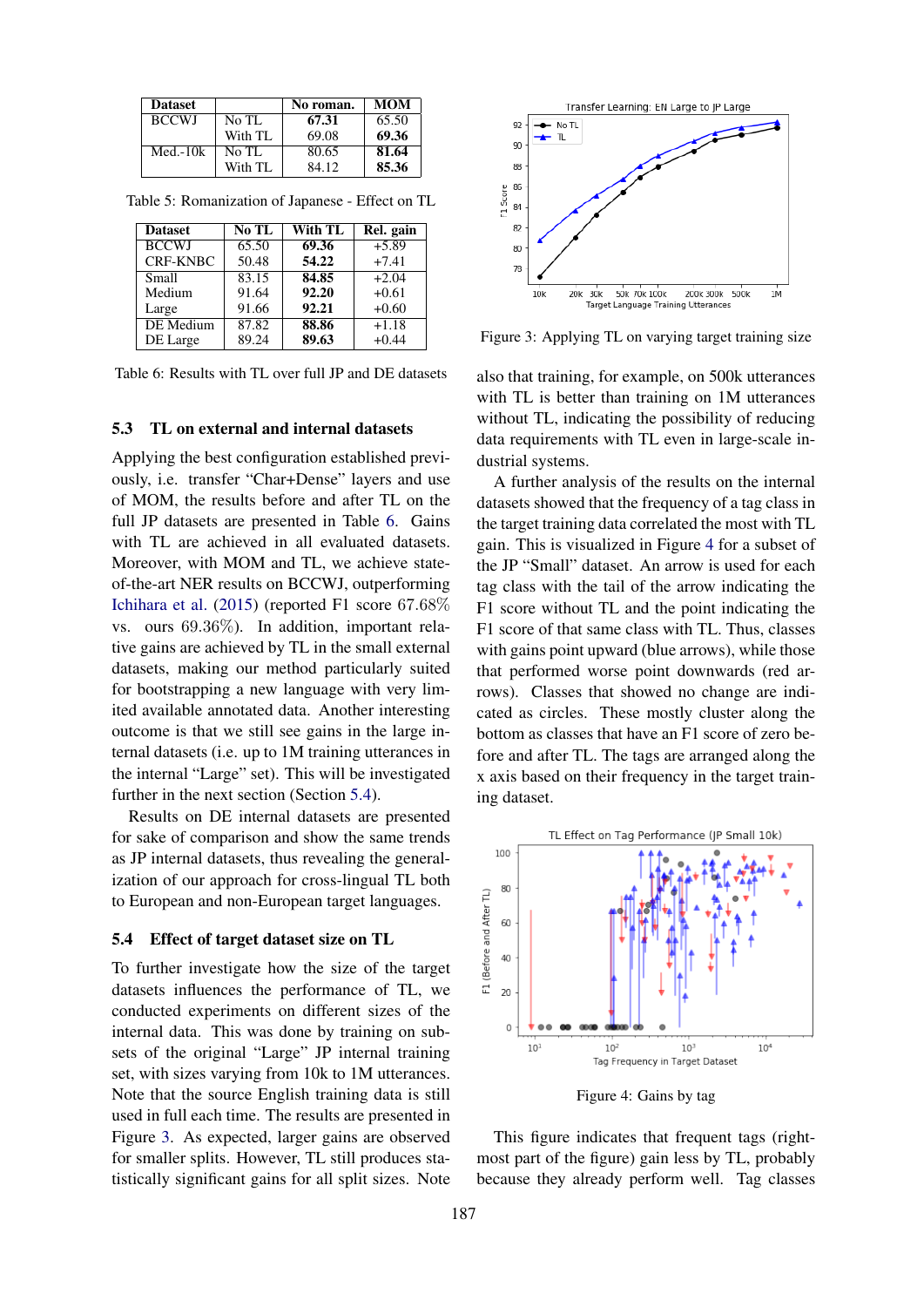generally begin to show gains from TL only after they pass a certain *minimum frequency threshold* in the target dataset, which appears to be around 100. This may be the reason why we have TL gains even with large target datasets. As infrequent tag classes are observed more and more in larger splits, they begin to cross this threshold and gain from TL. Real-world data generally have long-tailed distributions, thus even very large target datasets are likely to have tag classes with few data which can benefit from TL.

## 6 Conclusions

A cross-lingual transfer learning approach for NER was proposed, focusing on dissimilar languages, i.e. English and Japanese. A deep neural network model was adopted and the best layer combination to transfer was extensively investigated. To overcome the orthographic dissimilarity between source and target languages a novel method, the MOM, was proposed that romanizes part of the Japanese input. Gains with TL were consistently achieved on external and large-scale real-world datasets showing that it is possible to transfer knowledge between dissimilar languages, even for large target corpora.

In the future, the proposed approach could be applied to other dissimilar language pairs, e.g. English and Chinese. Other possible extensions include using multi-lingual embeddings that could complement the currently transferred weights.

#### References

- <span id="page-6-7"></span>Alan Akbik, Duncan Blythe, and Roland Vollgraf. 2018. Contextual string embeddings for sequence labeling. In *Proceedings of the 27th International Conference on Computational Linguistics*, pages 1638–1649.
- <span id="page-6-14"></span>Rami Al-Rfou, Bryan Perozzi, and Steven Skiena. 2013. Polyglot: Distributed word representations for multilingual nlp. In *Proceedings of the Seventeenth Conference on Computational Natural Language Learning*, pages 183–192. Association for Computational Linguistics.
- <span id="page-6-11"></span>Shai Ben-David, John Blitzer, Koby Crammer, Alex Kulesza, Fernando Pereira, and Jennifer Wortman Vaughan. 2010. A theory of learning from different domains. *Machine learning*, 79(1-2):151–175.
- <span id="page-6-2"></span>Jason PC Chiu and Eric Nichols. 2015. Named entity recognition with bidirectional lstm-cnns. *arXiv preprint arXiv:1511.08308*.
- <span id="page-6-1"></span>Ronan Collobert, Jason Weston, Léon Bottou, Michael Karlen, Koray Kavukcuoglu, and Pavel Kuksa. 2011. Natural language processing (almost) from scratch. *Journal of Machine Learning Research*, 12(Aug):2493–2537.
- <span id="page-6-10"></span>Raj Dabre, Tetsuji Nakagawa, and Hideto Kazawa. 2017. An empirical study of language relatedness for transfer learning in neural machine translation. In *Proceedings of the 31st Pacific Asia Conference on Language, Information and Computation*, pages 282–286.
- <span id="page-6-5"></span>Zhiheng Huang, Wei Xu, and Kai Yu. 2015. Bidirectional lstm-crf models for sequence tagging. *arXiv preprint arXiv:1508.01991*.
- <span id="page-6-16"></span>Masaaki Ichihara, Kanako Komiya, Tomoya Iwakura, and Maiko Yamazaki. 2015. Error analysis of named entity recognition in bccwj. *Recall*, 61:2641.
- <span id="page-6-12"></span>Tomoya Iwakura, Kanako Komiya, and Ryuichi Tachibana. 2016. Constructing a japanese basic named entity corpus of various genres. In *Proceedings of the Sixth Named Entity Workshop*, pages 41– 46.
- <span id="page-6-9"></span>Joo-Kyung Kim, Young-Bum Kim, Ruhi Sarikaya, and Eric Fosler-Lussier. 2017. Cross-lingual transfer learning for pos tagging without cross-lingual resources. In *Proceedings of the 2017 Conference on Empirical Methods in Natural Language Processing*, pages 2832–2838.
- <span id="page-6-13"></span>Diederik P Kingma and Jimmy Ba. 2014. Adam: A method for stochastic optimization. *arXiv preprint arXiv:1412.6980*.
- <span id="page-6-6"></span>Guillaume Lample, Miguel Ballesteros, Sandeep Subramanian, Kazuya Kawakami, and Chris Dyer. 2016. Neural architectures for named entity recognition. *arXiv preprint arXiv:1603.01360*.
- <span id="page-6-0"></span>Ji Young Lee, Franck Dernoncourt, and Peter Szolovits. 2017. Transfer learning for named-entity recognition with neural networks. *arXiv preprint arXiv:1705.06273*.
- <span id="page-6-3"></span>Xuezhe Ma and Eduard Hovy. 2016. End-to-end sequence labeling via bi-directional lstm-cnns-crf. *arXiv preprint arXiv:1603.01354*.
- <span id="page-6-4"></span>Shotaro Misawa, Motoki Taniguchi, Yasuhide Miura, and Tomoko Ohkuma. 2017. Character-based bidirectional lstm-crf with words and characters for japanese named entity recognition. In *Proceedings of the First Workshop on Subword and Character Level Models in NLP*, pages 97–102.
- <span id="page-6-15"></span>Eric W Noreen. 1989. *Computer-intensive methods for testing hypotheses*. Wiley New York.
- <span id="page-6-8"></span>Nils Reimers and Iryna Gurevych. 2017. Optimal hyperparameters for deep lstm-networks for sequence labeling tasks. *arXiv preprint arXiv: 1707.06799*.